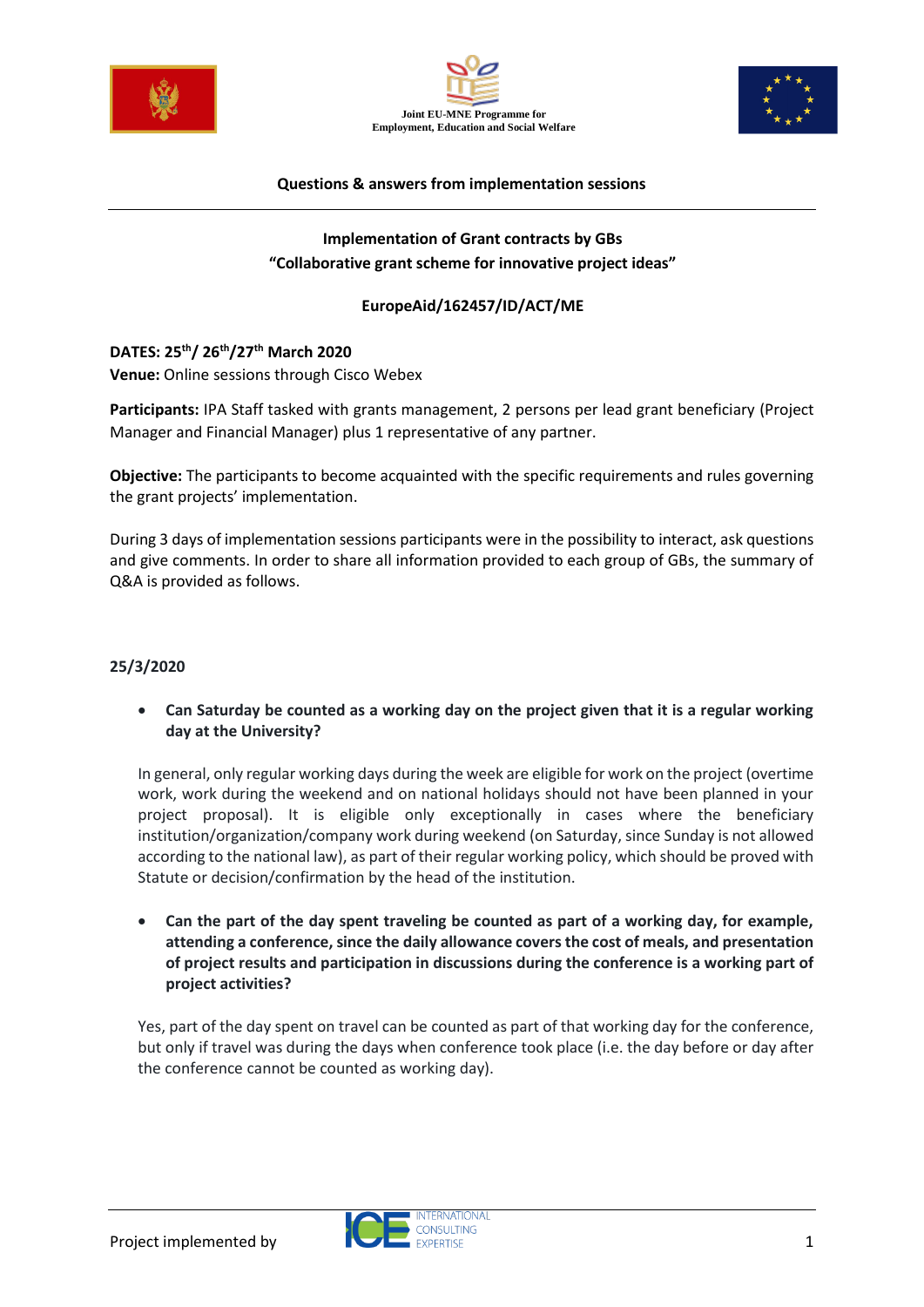





• **The percentage of staff engaged on the project in relation to the total staff of the beneficiary for calculation of eligible office costs is applicable, but I think the percentage of their time commitment should be taken into account. This needs to be clarified by Contracting Authority.**

For calculation of eligible office costs (office rent and office utilities, like electricity, telephone bills etc.), the number of people involved in the project in relation to the total number of employees and the percentage of their engagement should be taken into account. For example, the company have 10 employments, of which 5 are 100% engaged on the project. The calculation is as follows 5/10 \* 100. Eligible costs for the project are 50% of the total monthly office costs. If the percentage of engagement is less than 100%, the average of the total engagement should be taken. For example, from 5 people engaged on the project, 3 are engaged 100% and 2 are 50% engaged, the average of the total engagement is  $(100 + 100 + 100 + 50 + 50)$  / 5 = 80%, and therefore the calculation is 5/100 \* 80, so eligible costs for the project are 40% of the total monthly office costs. In addition, it is important to stress once again that double financing of same costs from the project budget is forbidden (in this case from Budget heading 4. Local office and Budget line 8. Indirect costs) or from other donor funded projects – it should be fairly divided.

### **26/3/2020**

### • **Is it necessary to perform the market analysis for purchases below 2,500.00 EUR?**

It is always advisable to perform at least a simple market analysis (visit suppliers' websites and compare the prices) even though you are not preparing the tender documentation for purchases below 2,500.00 EUR, to ensure the principle of sound financial management.

### • **Do we receive a VAT exemption certificate for each supplier separately?**

Yes, for each supplier (procurement) on the basis of pro-invoice (profaktura) you should request and receive VAT exemption from the CFCU, who issues 2 originals of certificate – one for the supplier, and one for your files. After receiving the certificate, the supplier issues the invoice without VAT.

### • **How can we be VAT exempted for the fuel costs?**

According to the VAT exemption instructions published on the CFCU website [\(http://www.cfcu.gov.me/vijesti/156867/Nove-instrukcije-za-oslobadanje-od-placanja-PDV-a](http://www.cfcu.gov.me/vijesti/156867/Nove-instrukcije-za-oslobadanje-od-placanja-PDV-a-decentralizovano-indirektno-upravljanje.html)[decentralizovano-indirektno-upravljanje.html\)](http://www.cfcu.gov.me/vijesti/156867/Nove-instrukcije-za-oslobadanje-od-placanja-PDV-a-decentralizovano-indirektno-upravljanje.html), the VAT exemption is made by submitting a pro forma invoice (or invoice to the contractor / beneficiary of the grant in the situation where value cannot previously be determined due to the nature of the service provided, together with the VAT exemption request. The pro forma invoice (or invoice) must include the amount of costs for the performed service / purchased goods excluding VAT, the amount of VAT and the total amount (the amount of costs for the performed service / purchased goods with VAT).

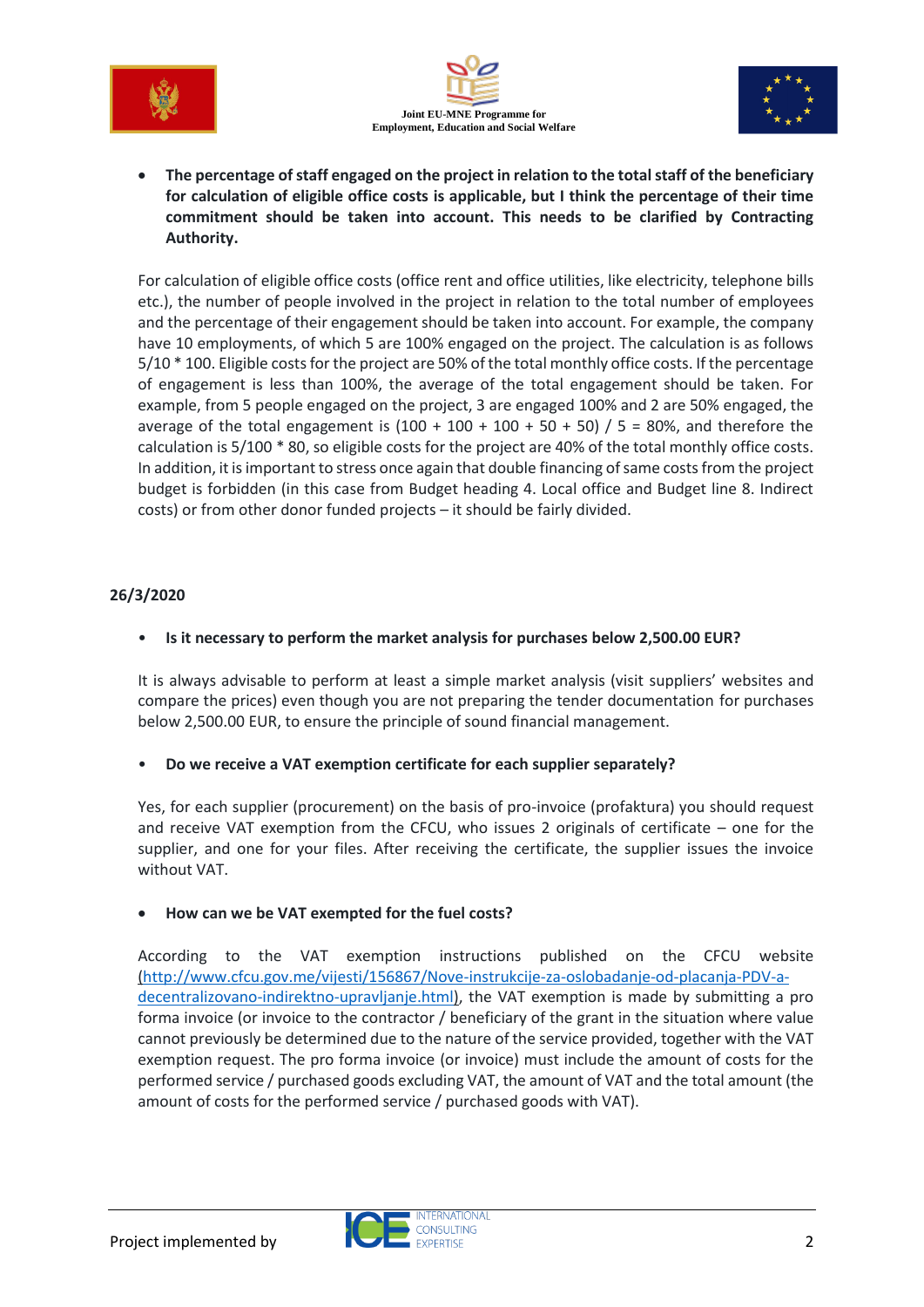



![](_page_2_Picture_2.jpeg)

In some cases beneficiary can provide the invoice (take the card from the petrol), be VAT exempted and after that make the fuel costs with that card by the maximum amount from the invoice. Of course, beneficiary shall keep every receipt in order to be able to justify the costs.

#### • **Can we introduce a partner later during the implementation of the project?**

Adding partners is not advisable, since you claimed at the project proposal stage that you have technical, administrative and management capacities to handle the project by yourself. For the same reason you were graded the maximum number of points in the Evaluation grid for collaboration with partners. Changing your proposal during implementation of the grant contract could alter the conditions under which you have received this grant contract. But, this issue and similar changes should be discussed with the Contracting Authority on case by case basis.

#### • **Difference between implementation period and execution period?**

*Implementation period of your Action* starts the day following that on which the second of the two Parties signs the grant contract OR a later date as specified in art. 2.2 of the Special conditions of your grant contract. Implementation period ends after expiry of XX months after Action start date (as defined in art. 2.3 of Special conditions).

*Execution period of grant contract* starts on the day on which the second of the two Parties signs and ends when final payment is paid by the Contracting Authority OR in any case at the latest 18 months after the end of implementation period (unless postponed in accordance with Article 12.5 of General conditions).

• **When is the reallocation announced to the contracting authority, i.e. when do we send a request for reallocation? a month before?**

*For any amendment please consult Article 9 of General conditions* (Annex II of your Grant contract). Depending if it is substantial or minor change/amendment of the contract the procedure differs. If you want to be on the safe side, it is advisable to consult PIU and CFCU prior to any change.

An amendment shall be requested at least 30 days before it occurs. However, whenever possible, as the Contracting Authority may take longer to assess the amendment, it is recommended to send a request for amendment as early as possible.

Where the amendment to the budget does not affect the expected results of the action (i.e. impact, outcomes, outputs), and the financial impact is limited to a transfer between items within the same main budget heading including cancellation or introduction of an item, or a transfer between main budget headings involving a variation of 25% or less of the amount originally entered (or as modified by addendum) in relation to each concerned main heading for eligible costs, the coordinator may amend the budget and must inform the contracting authority accordingly, in writing and at the latest in the next report.

Please note also that changes in Description of the Action and the Logical Framework that affect the expected results (impact, outcomes, outputs) shall be agreed with the contracting authority before the modification takes place. Approved changes must be explained in the next report.

![](_page_2_Picture_15.jpeg)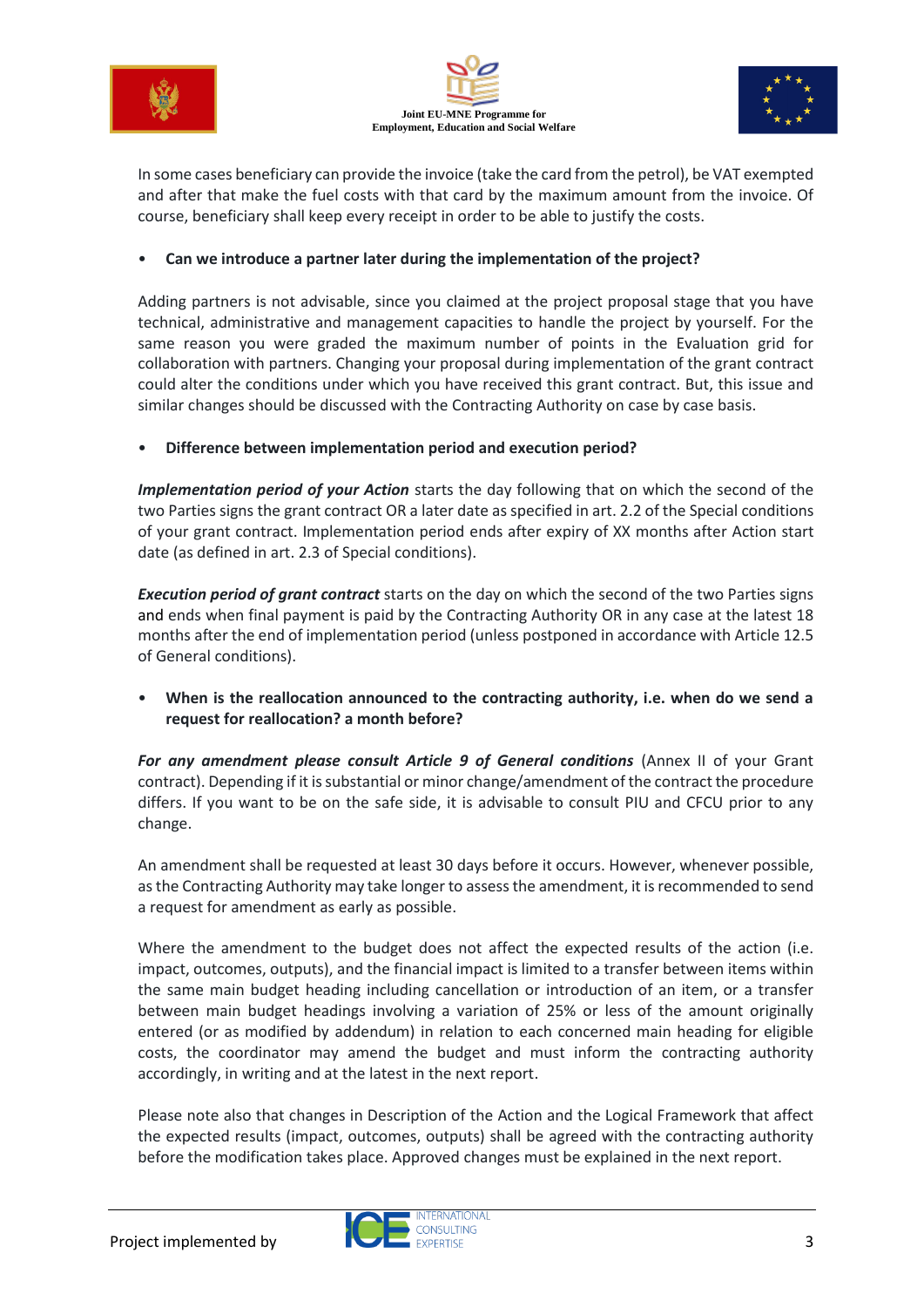![](_page_3_Picture_0.jpeg)

![](_page_3_Picture_1.jpeg)

![](_page_3_Picture_2.jpeg)

# **27/3/2020**

# • **Do you have any real examples (fulfilled templates) for tender documentation?**

There are no available real examples (fulfilled templates) for tender documentation, but you have a set of tools available on the webpage of the SOPEES program: [http://eesp.me/tools-inovacije.](http://eesp.me/tools-inovacije) More precisely, under Tool 5 there are templates for each type of procurement procedure that you may need: Single tender procedure and Simplified procedure for services and supply separately – if you follow these templates which have detailed instructions how to fulfill them, you will be on a good path to respect rules set forth in Annex IV of your Grant contract (Procurement rules for beneficiaries).

### • **Should we state the title of the project on the visibility labels on the equipment?**

Yes, you should state the title of the project on the visibility labels on the equipment and any other visibility material that you produce/procure.

# • **In our project, we have some of the work on preparing an office for new researchers - do we have to put project visibility labels on the furniture we place on that occasion?**

Of course, visibility labels should be marked on any item that you procure under the project. In that sense, please make sure you have additional visibility labels in case the label is damaged or faded, since you should ensure visibility of items even 5 years after your project ends (for audit purposes).

• **When calculating the cost of local travel when using our own vehicle, the cost is presented by a travel order calculated at the rate of 0.25 \* fuel price \* number of km travelled. When using a company vehicle (company-owned vehicles) how is that calculated? The only cost in this case that the organization has is the fuel bill, so I wonder how the actual cost is then calculated?**

Presented calculation of travel cost while using personal vehicle is correct, while calculation of eligible costs while using a company vehicle should be in line with your travel internal policy. Usually it is calculated on the basis of travel order and car log (number of km) multiplied with average price of fuel used (based on real fuel invoices/bills). Car calculation sheet/car log should be prepared according to national or internal organisation/company rules, stating the route of travel and the distance.

• **If you can clarify once again how to register in the Timesheets national holidays and staff annual leave that are legal right of an employee? Are these costs accepted as project work cost for the newly hired employee or during the annual leave we cannot cover the costsfrom the project budget, even though we as an employer have to bear these costs in accordance with the law in Montenegro. This project involves engaging researchers on a full time contract, which again implies legal obligations under the Employment Contract and there is also the right for paid national holidays and annual leave.**

![](_page_3_Picture_14.jpeg)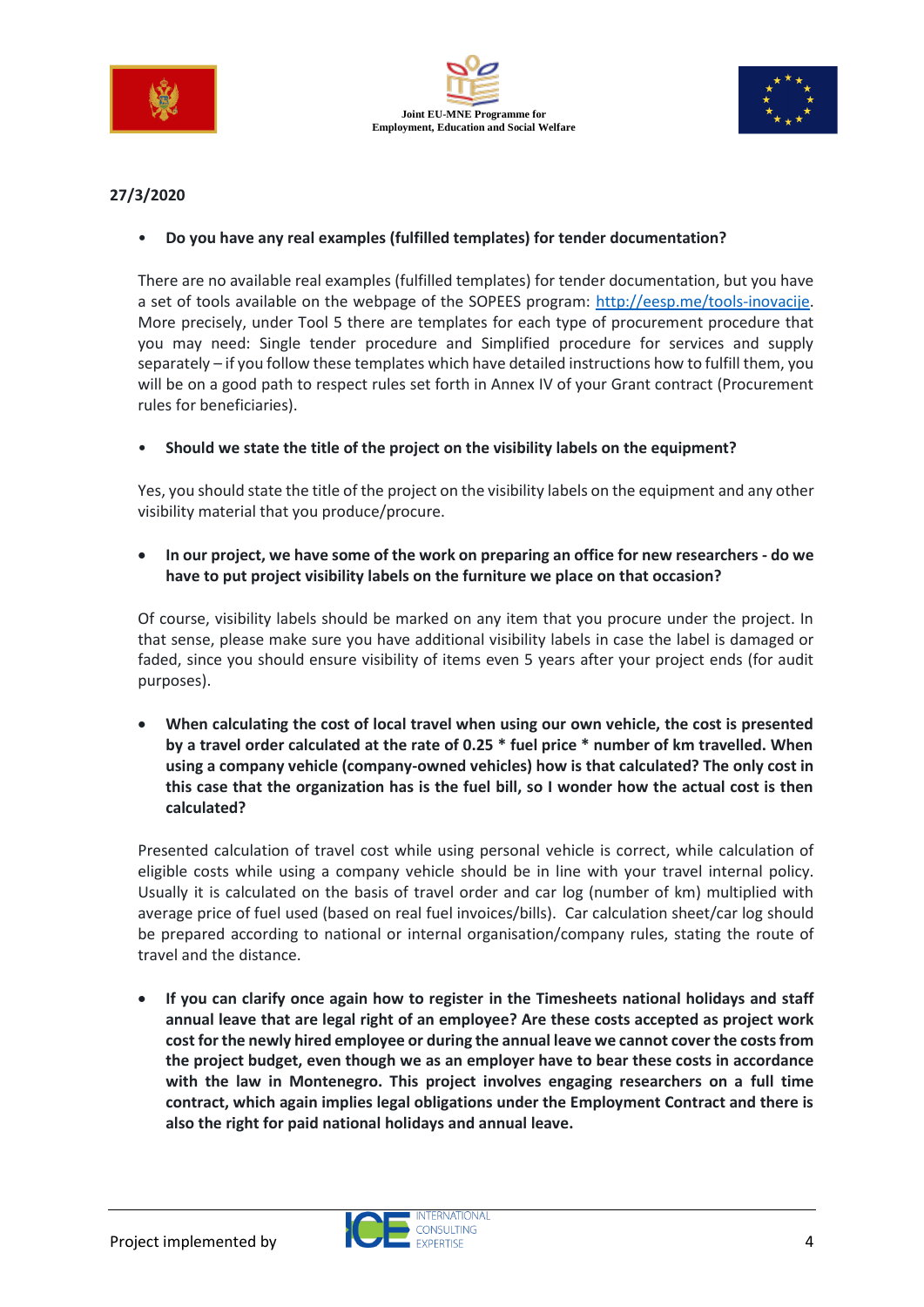![](_page_4_Picture_0.jpeg)

![](_page_4_Picture_1.jpeg)

![](_page_4_Picture_2.jpeg)

National holidays and annual leave should be stated in the Timesheets (in the column Description) for every employee (team member under Budget heading 1), without difference for already employed staff and newly employed staff. Regarding eligibility of these costs please note that *gross salaries or wages in respect of the actual time devoted to the project (percentage of working hours)* which include income taxes, social security etc., and other statutory costs included in the remuneration, provided they are standard human resources policy of the Beneficiary and can be proved by supporting documents of the Beneficiary (or affiliated entity) *are eligible for financing from the project budget.* In addition, all costs under the project are eligible if they comply with the national legislation, in this case Labour law of Montenegro and other relevant legislation.

• **Could you please confirm in written that the date on which the invoice is issued is the date when the cost is considered to be incurred, especially with regards to eligibility of costs at the end of the project implementation? In our practice, pro-invoice (pro-faktura) is the basis for payment and an invoice (faktura) is usually issued upon payment, which may happen a month or two later due to internal procedures. Please indicate the part in PRAG or the contract where it is stated which date is taken as the date the cost was incurred. Additionally, due to the VAT report, suppliers issue an invoice after payment, which is why the acknowledgment date for the expense is important.**

According to national legislation invoice (faktura) is the basis for payment, and not pro-invoice (pro-faktura), for which reason the date on pro-invoice cannot be considered as the date when the cost was incurred. In addition, on the basis of pro-invoice you will receive the VAT exemption certificate, and on the invoice the cost without VAT will be presented, which is eligible for financing.

• **Under the tender procedure for procurement of services above 2.500 EUR, what do you suggest for a single tender for a service contract to state the maximum amount that we have at our disposal or leave it open to the tenderers?**

In the tender for procurement of services you should state the maximum available contract value, as it is clearly instructed in the templates (Tool 5).

• **Does the tender for equipment require stating the maximum price or is it just a proposal?**

The tender for procurement of equipment does not require stating the maximum price, moreover it is forbidden, as it is clearly instructed in the templates (Tool 5).

• **How can our partners be VAT exempted when we transfer the part of pre-financing to their account?**

There is no VAT in the case when the Coordinator transfers the part of pre-financing to partner's account.

![](_page_4_Picture_13.jpeg)